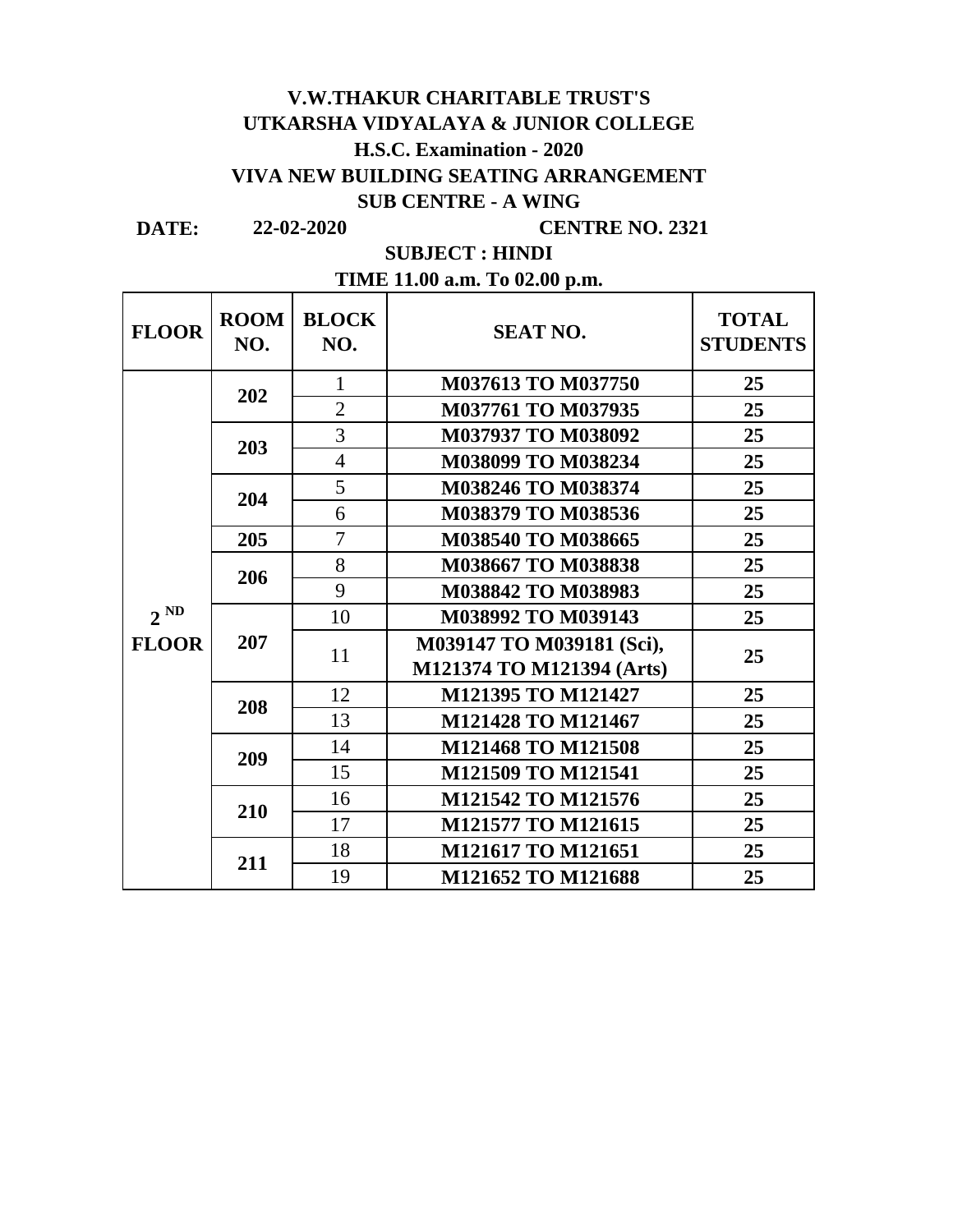| <b>FLOOR</b>    | <b>ROOM</b><br>NO. | <b>BLOCK</b><br>NO. | <b>SEAT NO.</b>                                         | <b>TOTAL</b><br><b>STUDENTS</b> |
|-----------------|--------------------|---------------------|---------------------------------------------------------|---------------------------------|
|                 | 302                | 20                  | M121689 TO M121721                                      | 25                              |
|                 |                    | 21                  | M121722 TO M121753                                      | 25                              |
|                 | 303                | 22                  | M121754 TO M121789                                      | 25                              |
|                 |                    | 23                  | M121791 TO M121827                                      | 25                              |
|                 | 304                | 24                  | M121828 TO M121862                                      | 25                              |
|                 |                    | 25                  | M121863 TO M121896                                      | 25                              |
|                 | 305                | 26                  | <b>M121898 TO M121928</b>                               | 25                              |
|                 | 306                | 27                  | M121930 TO M121961                                      | 25                              |
|                 |                    | 28                  | M121963 TO M122000                                      | 25                              |
|                 | 308                | 29                  | M122001 TO M122039                                      | 25                              |
|                 |                    | 30                  | M122040 TO M122078                                      | 25                              |
| 3 <sup>RD</sup> | 309                | 31                  | M122080 TO M122114                                      | 25                              |
| <b>FLOOR</b>    |                    | 32                  | M122115 TO M122156                                      | 25                              |
|                 | 310                | 33                  | M122157 TO M122186                                      | 25                              |
|                 |                    | 34                  | M122191 TO M122225                                      | 25                              |
|                 | 311                | 35                  | M122226 TO M122272                                      | 25                              |
|                 |                    | 36                  | M122273 TO M122304                                      | 25                              |
|                 | 312                | 37                  | M122305 TO M122339                                      | 25                              |
|                 | 313                | 38                  | M122340 TO M122380                                      | 25                              |
|                 |                    | 39                  | M122381 TO M122415                                      | 25                              |
|                 | 314                | 40                  | M122419 TO M122456                                      | 25                              |
|                 |                    | 41                  | M122457 TO M122480 (Arts),<br>M207740 TO M207854 (Comm) | 25                              |
|                 | 315                | 42                  | M207862 TO M207988                                      | 25                              |